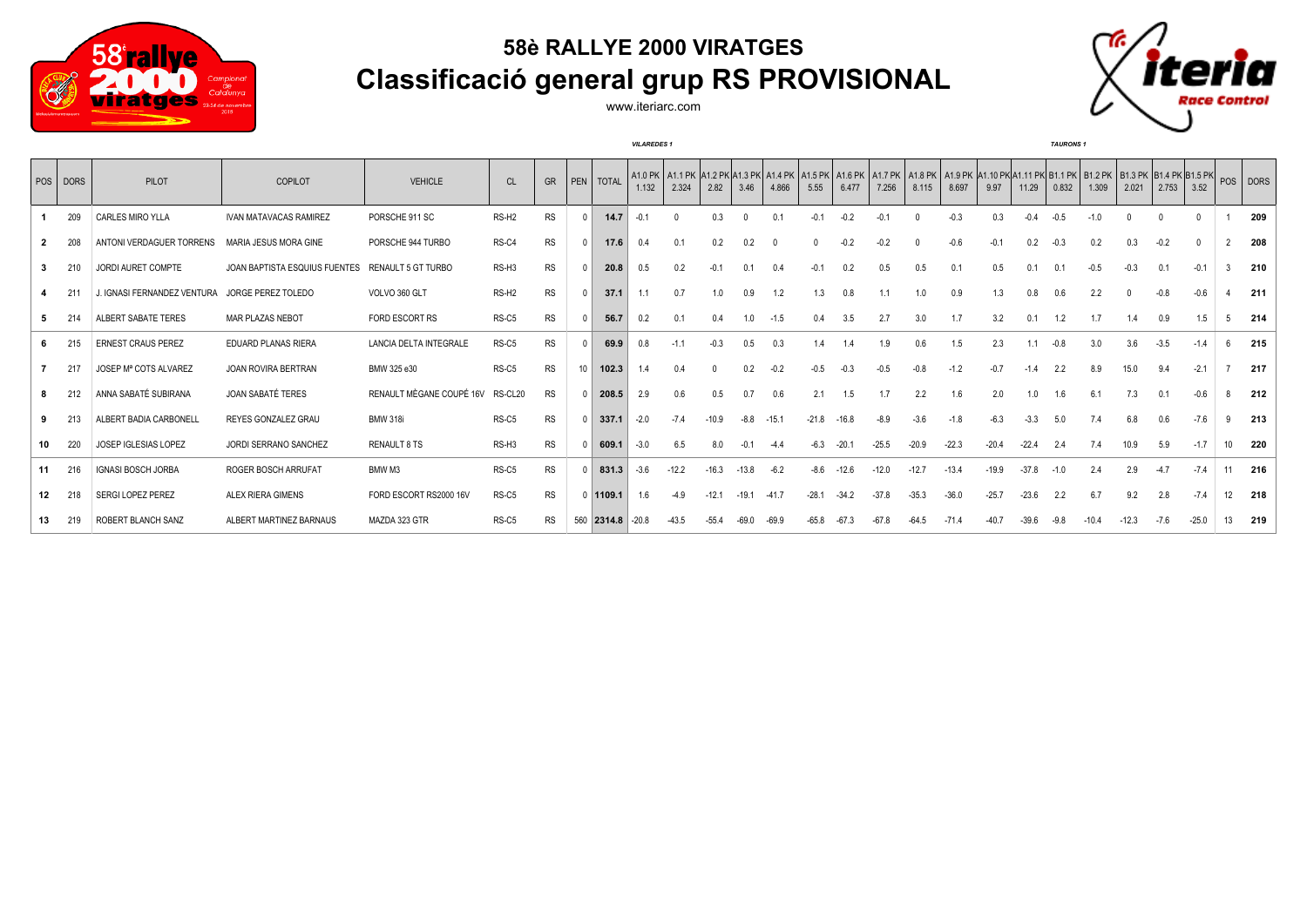## **58è RALLYE 2000 VIRATGES Classificació general grup RS PROVISIONAL**



www.iteriarc.com



|    |          |         |                                                                                                                                                                                                                            |         |         | <b>VILAREDES 2</b> |         |         |         |         |         |         |         |         |              |         |         | <b>TAURONS 2</b> |        |        |        |         |         |         |         |         | <b>TALAMANCA 1</b> |         |         |         |         |         |         |               |              |
|----|----------|---------|----------------------------------------------------------------------------------------------------------------------------------------------------------------------------------------------------------------------------|---------|---------|--------------------|---------|---------|---------|---------|---------|---------|---------|---------|--------------|---------|---------|------------------|--------|--------|--------|---------|---------|---------|---------|---------|--------------------|---------|---------|---------|---------|---------|---------|---------------|--------------|
|    | POS DORS | 4.628   | B1.6PK B1.7PK B1.8PK B1.8PK A2.0PK A2.0PK A2.1PK A2.2PK A2.4PK A2.5PK A2.4PK A2.5PK A2.5PK A2.7PK A2.8PK A2.9PK A2.9PK A2.1PK B2.1PK B2.1PK B2.2PK B2.3PK B2.6PK B2.5PK B2.7PK B2.8PK B2.8PK B2.8PK B2.8PK B2.9PK<br>5.801 | 6.546   | 7.018   | 1.132              | 2.324   | 2.72    | 3.46    | 4.866   | 5.43    | 6.477   | 7.256   | 8.115   | 8.697        | 9.97    | 11.29   | 0.832            | 1.309  | 2.021  | 2.753  | 3.52    | 4.628   | 5.801   | 6.546   | 7.018   | C1.1               | C1.2    | C1.3    | C1.4    | C1.5    | C1.6    | C1.7    |               | $ pos $ DORS |
|    | 209      | $-0.2$  | $-0.1$                                                                                                                                                                                                                     | 0.1     |         | 0.1                |         | 0.7     | 0.2     | 0.3     | 0.2     | 0.2     | 0.2     |         | $\mathbf{0}$ | 0.3     | $-0.4$  | $-0.7$           | $-0.3$ | $-0.2$ | 0.2    | 0.1     |         | $-0.3$  | 0.1     | $-0.1$  | 0.7                |         | 0.2     |         | $-0.9$  | 1.2     |         |               | 209          |
|    | 208      | 0.6     | 0.1                                                                                                                                                                                                                        |         | -0.1    |                    |         |         |         |         | 0.1     | 0.1     | 0.3     |         |              |         | 0.2     | $-0.4$           |        | 0.4    | 0.2    | 0.4     |         |         | 0.3     | $-0.1$  |                    |         |         |         |         | 0.4     |         |               | 208          |
|    | 210      | 0.2     | $-0.2$                                                                                                                                                                                                                     | 0.4     | $-0.1$  |                    |         | 0.6     |         |         | 0.5     |         | 0.2     |         | $-0.1$       | 0.2     | $-0.1$  | $-0.3$           | $-0.3$ | 4.9    | $-1.0$ | $-0.6$  |         | 0.2     |         | 0.3     |                    |         |         |         |         | 0.6     |         | $\mathcal{R}$ | 210          |
|    | 211      | 0.8     |                                                                                                                                                                                                                            | 0.7     | 0.5     |                    |         |         |         |         | 0.5     |         | 0.7     | 0.5     | 0.3          |         |         | $-0.5$           | 2.3    | 1.3    | 0.3    | 0.1     |         |         |         | 0.3     |                    |         |         |         |         |         |         |               | 211          |
|    | 214      | 1.8     | 1.0                                                                                                                                                                                                                        | 0.5     | 0.2     |                    | 0.5     | 0.1     | $-1.0$  | $-2.5$  | $-1.5$  | $-2.7$  | 1.5     | 1.5     | 1.6          | 1.4     | 0.6     | 0.9              |        | 1.7    | 0.9    |         |         |         | 0.6     |         |                    |         |         |         |         |         |         |               | 214          |
|    | 215      | 1.5     | $-1.6$                                                                                                                                                                                                                     |         | $-1.0$  |                    |         | 0.2     |         |         | 3.5     | 1.3     |         | 1.4     | 1.3          | 3.0     |         | $-0.8$           |        | 3.8    |        | $-0.9$  |         |         | $-0.1$  | 0.1     |                    |         |         |         |         | 2.5     |         |               | 215          |
|    | 217      | $-1.3$  | $-1.8$                                                                                                                                                                                                                     | $-1.1$  | $-1.5$  |                    | 0.8     | 0.2     |         | 0.6     | 0.5     | 0.4     | 0.9     | 0.4     | 0.2          | 0.6     | $-0.2$  | 1.4              | 4.9    | 8.0    | 2.1    |         | $-0.7$  |         | $-0.8$  | $-0.7$  | $-2.9$             |         |         |         | $-2.5$  | $-1.1$  |         |               | 217          |
|    | 212      | 1.3     | 0.4                                                                                                                                                                                                                        | 1.1     | 0.7     | 1.2                | 0.7     | 0.5     | 0.8     | 0.8     | 2.1     | 1.1     | 0.5     | 1.2     | 0.7          | 2.2     | 1.3     | $-0.5$           | 2.4    | 2.9    | $-0.8$ | $-1.5$  | 1.2     | 0.9     | 1.2     | 0.9     | 5.4                | 1.1     | 11.3    | 14.5    | 13.2    | 31.9    | 32.9    |               | 212          |
|    | 213      | $-9.7$  | $-10.5$                                                                                                                                                                                                                    | $-2.5$  |         |                    |         |         |         | $-10.5$ | $-9.9$  | 2.0     | 1.9     |         | $-3.5$       |         | $-8.8$  | $-1.6$           |        | 5.4    | 0.6    | $-8.9$  | $-12.2$ | $-15.2$ | $-8.5$  | $-3.1$  | $-2.8$             |         |         |         |         | 4.6     |         |               | 213          |
| 10 | 220      | $-1.1$  | $-3.0$                                                                                                                                                                                                                     | 2.3     | 7.3     | $-2.2$             | 7.0     | 4.6     | $-6.9$  | $-10.4$ | $-6.2$  | $-22.1$ | $-22.0$ | $-21.1$ | $-23.1$      | $-24.3$ | $-25.6$ | 3.6              | 7.9    | 11.7   | 5.3    | 4.1     | 6.3     | 11.3    | 14.6    | 15.3    | $-2.1$             | $-5.0$  | $-6.0$  | $-19.4$ | $-24.7$ | $-33.2$ | $-32.9$ | 10            | 220          |
| 11 | 216      | $-8.1$  |                                                                                                                                                                                                                            | $-12.7$ | $-14.0$ |                    |         |         |         |         | $-12.6$ | $-24.8$ | $-25.4$ |         | $-36.4$      |         |         |                  |        |        |        | $-5.7$  |         |         | $-21.2$ | $-23.7$ | $-16.0$            | $-24.9$ |         | $-38.2$ | $-37.1$ | $-30.6$ |         |               | 216          |
| 12 | 218      | $-24.1$ | $-48.3$                                                                                                                                                                                                                    | $-64.9$ | $-71.4$ | $-11.1$            | $-16.3$ | $-17.4$ | $-18.5$ | $-26.7$ | $-27.1$ | $-26.2$ | $-27.7$ | $-28.6$ | $-32.0$      | $-33.6$ | $-37.0$ | $-0.8$           | 3.0    | 3.8    | $-3.6$ | $-20.3$ | $-22.4$ | $-7.1$  | $-5.8$  | $-2.8$  | $-9.3$             | -16.5   | $-13.8$ | $-25.4$ | $-26.5$ | $-45.0$ | $-46.1$ | 12            | 218          |
|    |          |         |                                                                                                                                                                                                                            |         |         |                    |         |         |         |         |         |         |         |         |              |         |         |                  |        |        |        |         |         |         |         |         |                    |         |         |         |         |         |         |               | 219          |